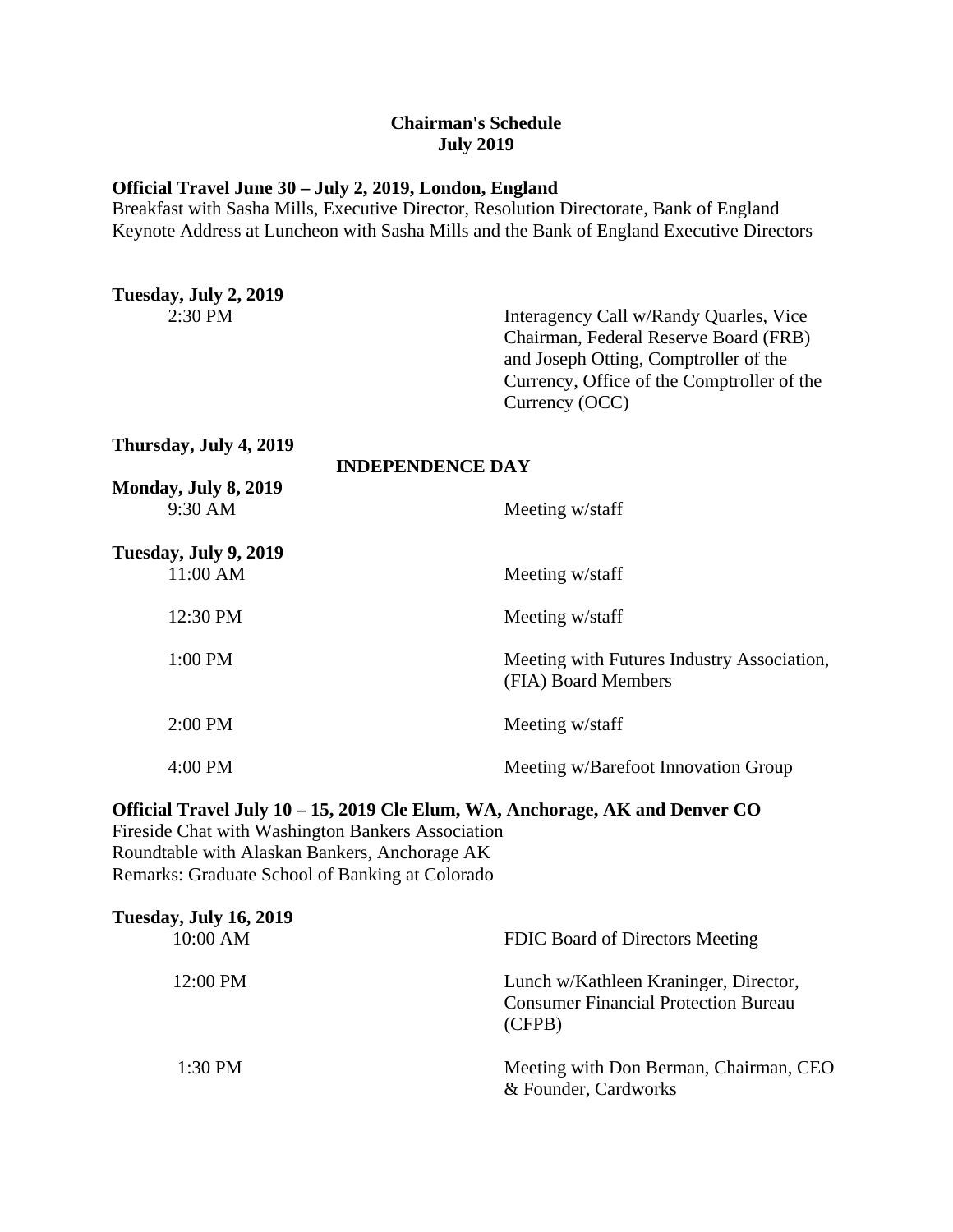| 3:00 PM                                 | Meeting w/Congressman Gregory Meeks                                     |
|-----------------------------------------|-------------------------------------------------------------------------|
| 4:30 PM                                 | Meeting w/staff                                                         |
| Wednesday, July 17, 2019<br>10:00 AM    | Meeting w/staff                                                         |
| 10:30 AM                                | Meeting w/staff                                                         |
| 2:00 PM                                 | Meeting w/staff                                                         |
| 4:30 PM                                 | Meeting w/Lendell Porterfield, CEO,<br>Porterfield, Fettig & Sears, LLC |
| Thursday, July 18, 2019                 |                                                                         |
| 10:30 AM                                | Meeting w/staff                                                         |
| 11:00 AM                                | Meeting w/staff                                                         |
| 12:00 PM                                | Lunch with Michelle Bowman,<br>Governor, FRB                            |
| 2:00 PM                                 | Meeting w/staff                                                         |
| <b>Friday, July 19, 2019</b><br>9:30 AM | Meeting w/staff                                                         |
| 10:30 AM                                | Meeting w/staff                                                         |
| 11:30 AM                                | Meeting w/staff                                                         |
| 12:00 PM                                | Call w/ Randy Quarles, Vice Chairman,<br><b>FRB</b>                     |
| 1:00 PM                                 | Meeting w/staff                                                         |
| <b>Monday, July 22, 2019</b>            |                                                                         |
| 9:30 AM                                 | Meeting w/staff                                                         |
| 11:00 AM                                | Meeting w/staff                                                         |
| 12:30 PM                                | Lunch w/FDIC Director, Martin Gruenberg                                 |
| 2:00 PM                                 | Meeting w/staff                                                         |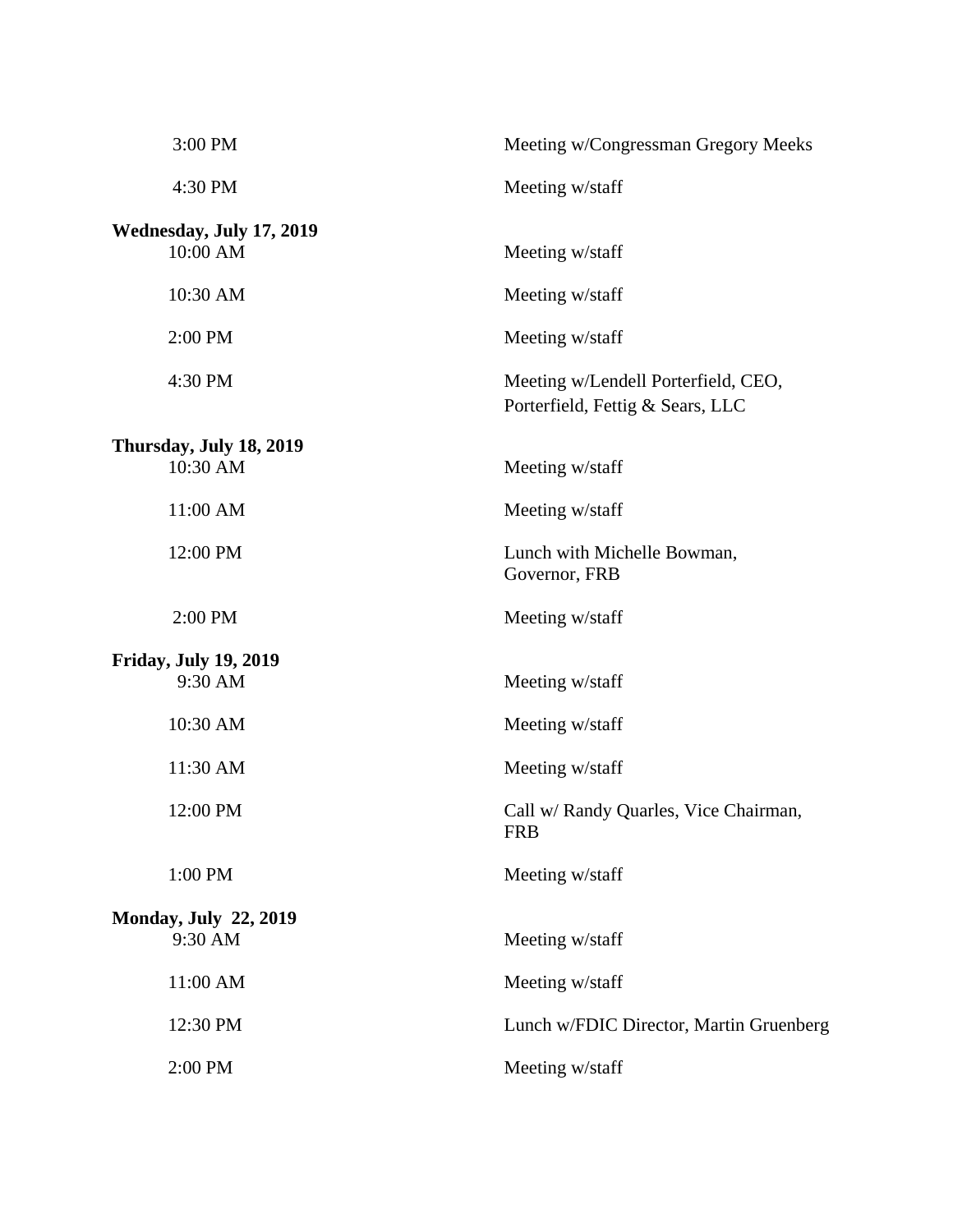|                         | 3:30 PM                                   | Meeting w/staff                                                                                                  |
|-------------------------|-------------------------------------------|------------------------------------------------------------------------------------------------------------------|
|                         | 4:30 PM                                   | Meeting w/staff                                                                                                  |
|                         | <b>Tuesday, July 23, 2019</b><br>10:00 AM | Meeting w/staff                                                                                                  |
|                         | 11:00 AM                                  | Meeting w/staff                                                                                                  |
|                         | 12:00 PM                                  | Interagency Luncheon w/FRB and OCC                                                                               |
|                         | 1:30 PM                                   | Meeting w/staff                                                                                                  |
|                         | 2:00 PM                                   | <b>Interagency Principals Meeting</b>                                                                            |
|                         | 3:30 PM                                   | Meeting w/staff                                                                                                  |
|                         | 4:00 PM                                   | Meeting w/staff                                                                                                  |
|                         | 4:45 PM                                   | Call w/ Joseph Otting, Comptroller of the<br>Currency, and Grovetta Gardineer, Senior<br>Deputy Comptroller, OCC |
|                         | 5:30 PM                                   | Call w/ Randy Quarles, Vice Chairman,<br>FRB and Joseph Otting, Comptroller of the<br>Currency, OCC              |
|                         | Wednesday, July 24, 2019<br>11:00 AM      | Meeting w/staff                                                                                                  |
|                         | 12:15 PM                                  | Lunch with Randy Quarles, Vice Chairman,<br><b>FRB</b>                                                           |
|                         | 2:00 PM                                   | Meeting w/staff                                                                                                  |
|                         | 3:30 PM                                   | Meeting w/The PEW Charitable Trusts<br><b>Financial Services Provider Group</b>                                  |
|                         | 4:00 PM                                   | Farewell for Lucas Moskowitz, Chief of<br>Staff, Securities and Exchange Commission                              |
| Thursday, July 25, 2019 |                                           |                                                                                                                  |
|                         | 10:00 AM                                  | Meeting w/staff                                                                                                  |
|                         | 10:30 AM                                  | Meeting w/staff                                                                                                  |
|                         | 11:00 AM                                  | Meeting w/staff                                                                                                  |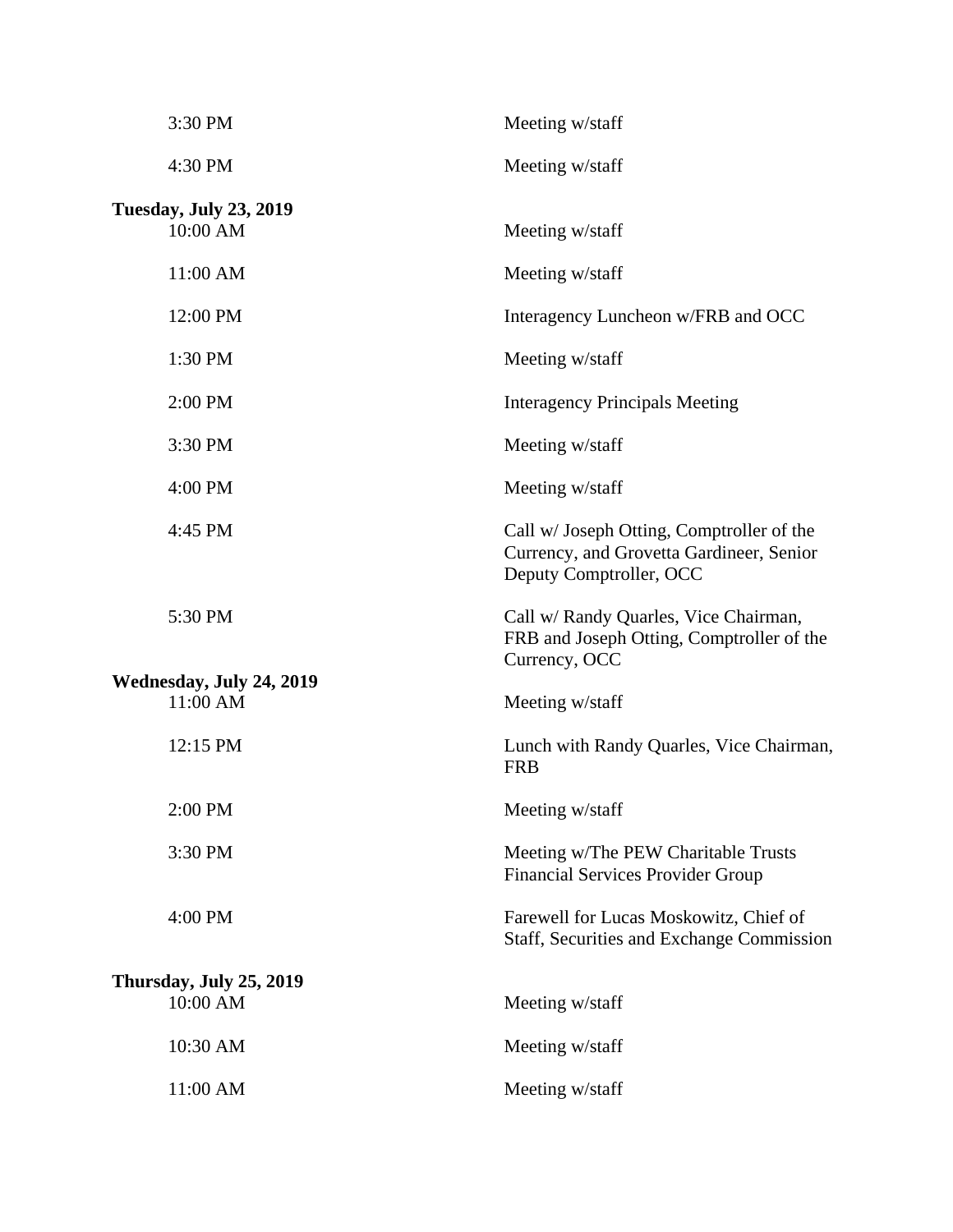| 12:00 PM                                 | Lunch w/John Bovenzi, Partner,<br>Oliver Wyman                                                                                |
|------------------------------------------|-------------------------------------------------------------------------------------------------------------------------------|
| 2:00 PM                                  | Meeting with Senator Thom Tillis and<br>Congressman Frank Lucas                                                               |
| <b>Friday, Jul 26, 2019</b><br>10:00 AM  | Meeting w/staff                                                                                                               |
| 11:30 AM                                 | Meeting w/staff                                                                                                               |
| 12:00 PM                                 | Lunch w/staff                                                                                                                 |
| 1:30 PM                                  | Meeting w/staff                                                                                                               |
| 3:30 PM                                  | Call w/ Daniel Gorfine, Director of<br>LabCFTC, U.S. Commodity Futures<br><b>Trading Commission</b>                           |
| 6:00 PM                                  | Meeting w/staff                                                                                                               |
| <b>Monday, July 29, 2019</b><br>9:30 AM  | Meeting w/staff                                                                                                               |
| 11:00 AM                                 | Meeting w/Greg Baer, President & CEO,<br>and Michael Lee, Senior Vice President,<br>Government Affairs, Bank Policy Institute |
| 11:30 AM                                 | Interagency Conference Call w/FRB and<br><b>OCC</b>                                                                           |
| 1:00 PM                                  | Meeting w/staff                                                                                                               |
| 3:30 PM                                  | Call w/Richard Fairbank, CEO, Capital One                                                                                     |
| <b>Tuesday, July 30, 2019</b><br>9:00 AM | Meeting w/staff                                                                                                               |
| 5:00 PM                                  | Meeting w/staff                                                                                                               |